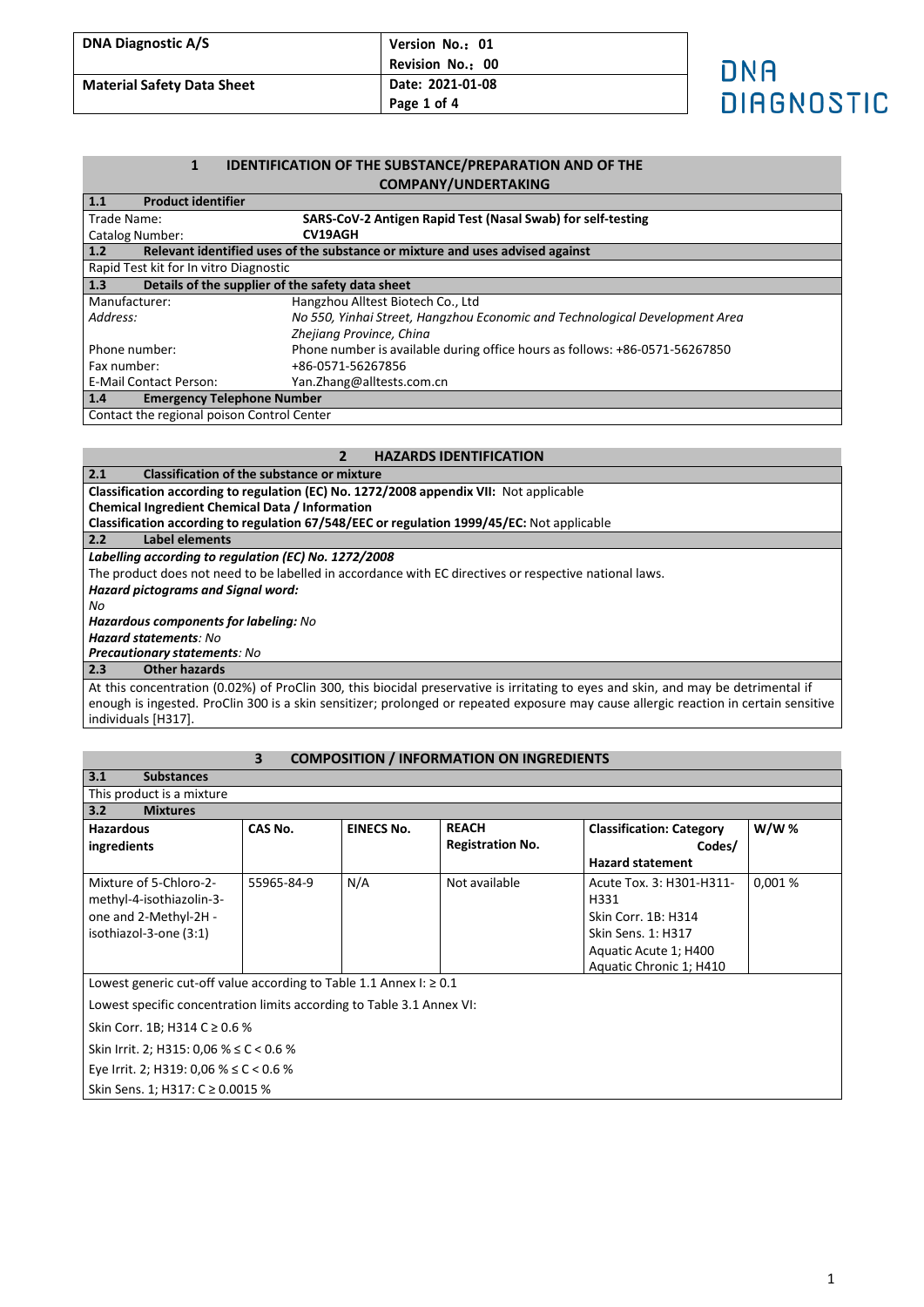| <b>DNA Diagnostic A/S</b>         | Version No.: 01                                     |                   |
|-----------------------------------|-----------------------------------------------------|-------------------|
| <b>Material Safety Data Sheet</b> | Revision No.: 00<br>Date: 2021-01-08<br>Page 2 of 4 | DNA<br>DIAGNOSTIO |
|                                   |                                                     |                   |

### **4 FIRST-AID MEASURES**

| 4.1                                                                               | <b>Description of first aid measures</b>                                                                                                                                                                                                                                                   |  |
|-----------------------------------------------------------------------------------|--------------------------------------------------------------------------------------------------------------------------------------------------------------------------------------------------------------------------------------------------------------------------------------------|--|
| After inhalation                                                                  | No data available                                                                                                                                                                                                                                                                          |  |
| After skin contact                                                                | IF ON SKIN: Wash with soap and water.                                                                                                                                                                                                                                                      |  |
| After eye contact                                                                 | Flush eyes with copious water for at least 15 minutes. Ensure adequate flushing by separating the<br>eyelidswith fingers while flushing with water. OBTAIN MEDICAL ATTENTION.                                                                                                              |  |
| After Ingestion                                                                   | If ingested, wash out mouth thoroughly with water, provided the person is conscious, and OBTAIN MEDICAL<br>ATTENTION. Call a physician or the local poison control center. Treat symptomatically and supportively. If<br>vomiting occurs, keep head lower than hips to prevent aspiration. |  |
| 4.2<br>Most important symptoms and effects, both acute and delayed                |                                                                                                                                                                                                                                                                                            |  |
| Not applicable.                                                                   |                                                                                                                                                                                                                                                                                            |  |
| 4.3<br>Indication of any immediate medical attention and special treatment needed |                                                                                                                                                                                                                                                                                            |  |
| No data available.                                                                |                                                                                                                                                                                                                                                                                            |  |

### **5 FIRE-FIGHTING MEASURES**

| 5.1<br><b>Extinguishing media</b>                            |                                              |  |
|--------------------------------------------------------------|----------------------------------------------|--|
| Suitable extinguishing media:                                | The common fire extinguish media can be used |  |
| Unsuitable extinguishing media:                              | Not investigate                              |  |
| 5.2<br>Special hazards arising from the substance or mixture |                                              |  |
| Not find yet                                                 |                                              |  |
| 5.3<br><b>Advice for fire-fighters</b>                       |                                              |  |
| dry-chemical fire extinguisher                               |                                              |  |

#### **6 ACCIDENTAL RELEASE MEASURES**

| 6.1<br>Personal precautions, protective equipment and emergency procedures                                         |
|--------------------------------------------------------------------------------------------------------------------|
| Avoid direct contact with skin, eyes, mucous membranes and clothing by wearing appropriate lab personal protective |
| equipment(PPE) including gloves, lab coat and eye/face protection.                                                 |
| <b>Environmental precautions</b><br>6.2                                                                            |
| Avoid release to the environment.                                                                                  |
| Methods and material for containment and cleaning up<br>6.3                                                        |
| Clean up with broom.                                                                                               |
| $c_A$<br>Defevered to other costions.                                                                              |

**6.4 Reference to other sections**

Collect material and dispose of waste according to section 13.

#### **7 HANDLING AND STORAGE**

**7.1 Precautions for safe handling General hygiene measures:** Do not eat, drink or smoke in the area where specimens and kits are handled. Wash hands after use.Contaminated clothing and protective equipment must remove before entering eating areas.<br>7.2 Conditions for safe storage, including any incompatibilities **7.2 Conditions for safe storage, including any incompatibilities Information about storage conditions:** Note the storage conditions on product packaging. **Requirements for storage rooms and containers:** Store in a cool dry place. **7.3 Specific end uses** The SARS-CoV-2 Antigen Rapid Test (Nasal Swab) is a qualitative membrane-based immunoassay for the detection of SARS-CoV-2

nucleocapsid protein antigens in human swab specimen self-collected by lay-user. It is a rapid test for the qualitative detection of SARS-CoV-2 Nucleocapsid protein antigens present in nasal swab specimen. For self-testing in vitro diagnostic use.

## **8 EXPOSURE CONTROLS/PERSONAL PROTECTION**

| 8.1<br><b>Control parameters</b>                                                                                                   |                                                                            |  |  |
|------------------------------------------------------------------------------------------------------------------------------------|----------------------------------------------------------------------------|--|--|
| The product does not contain any relevant quantities of materials with critical values that have to be monitored in the workplace. |                                                                            |  |  |
| 8.2<br><b>Exposure controls</b>                                                                                                    |                                                                            |  |  |
| 8.2.1<br>Appropriate engineering controls                                                                                          |                                                                            |  |  |
| Handle in accordance with good industrial hygiene and safety practice. Wash hands before breaks and at the end of workday.         |                                                                            |  |  |
| Personal protective equipment<br>8.2.2                                                                                             |                                                                            |  |  |
| General protective and hygienic measures:                                                                                          | Adhere to good laboratory practices (GLP)                                  |  |  |
|                                                                                                                                    | Wash hands before breaks and at the end of work.                           |  |  |
| Respiratory protection                                                                                                             | Not required                                                               |  |  |
| Protective gloves                                                                                                                  | Disposable gloves                                                          |  |  |
| Material of gloves                                                                                                                 | Latex/natural rubber                                                       |  |  |
| Penetration time of glove material                                                                                                 | Gloves resistance is not critical when the product is handled according to |  |  |
|                                                                                                                                    | theinstruction for use.                                                    |  |  |
| Eye Protection                                                                                                                     | Safety glasses                                                             |  |  |
| <b>Body protection</b>                                                                                                             | Lab coat                                                                   |  |  |
|                                                                                                                                    |                                                                            |  |  |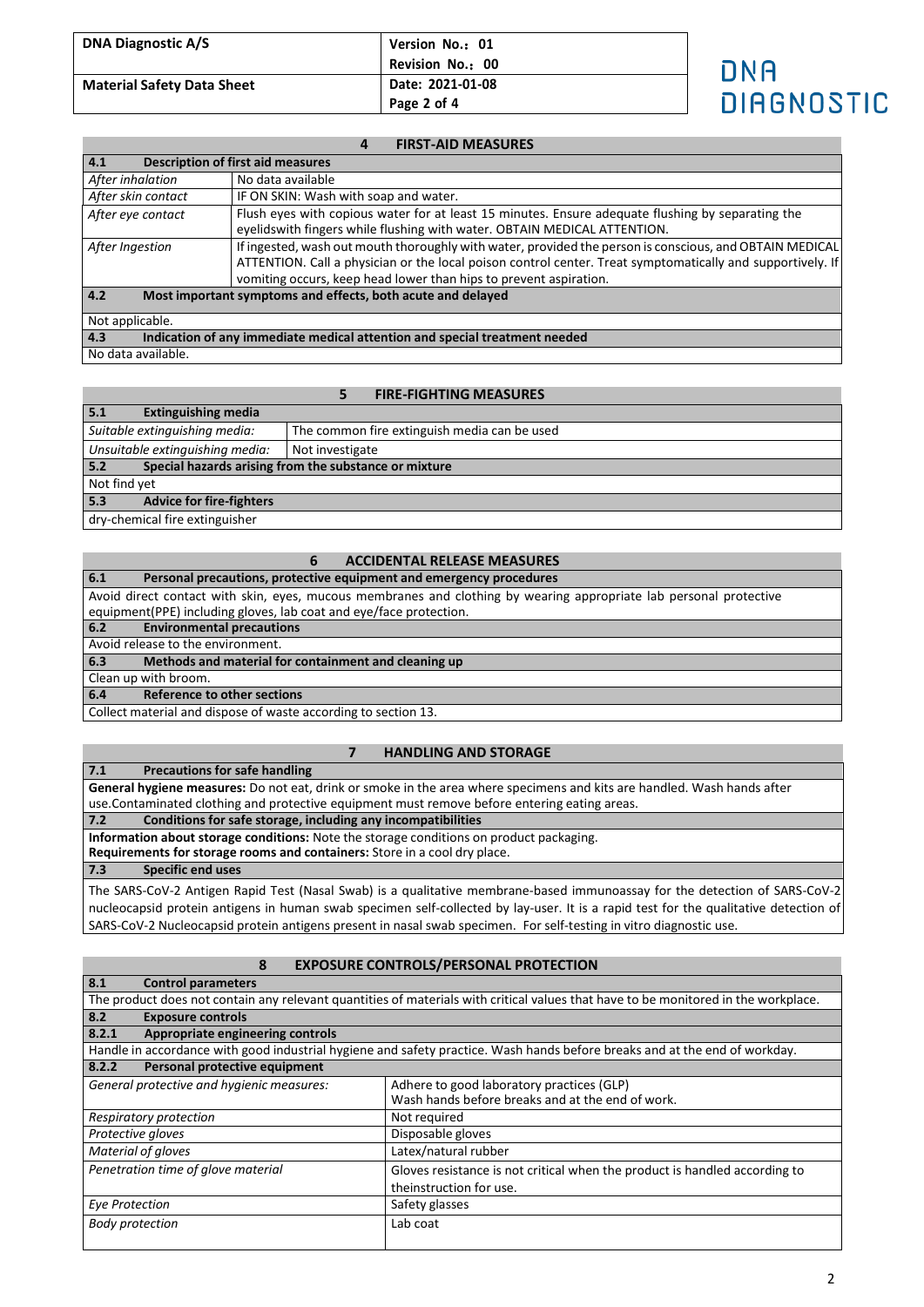| <b>DNA Diagnostic A/S</b>         | Version No.: 01<br>Revision No.: 00 | DNA               |
|-----------------------------------|-------------------------------------|-------------------|
| <b>Material Safety Data Sheet</b> | Date: 2021-01-08<br>Page 3 of 4     | <b>DIAGNOSTIC</b> |

# **8.2.3 Environmental exposure controls**

There are no special precautions and measures. See section 6 and 7!

# **9 PHYSICAL AND CHEMICAL PROPERTIES**

| 9.1                                     | Information on basic physical and chemical properties                   |  |  |  |
|-----------------------------------------|-------------------------------------------------------------------------|--|--|--|
| <b>Physical State:</b>                  | Solid                                                                   |  |  |  |
|                                         |                                                                         |  |  |  |
| Colour:                                 | White appearance and some content of the test strip is purple           |  |  |  |
| Odour:                                  | tasteless                                                               |  |  |  |
| Odour threshold:                        | Not established                                                         |  |  |  |
| Flash point:                            | Not established                                                         |  |  |  |
| Self-igniting:                          | Product is not known to be self-igniting                                |  |  |  |
| Danger of explosion:                    | There is no substances in the kit could lead to the danger of explosion |  |  |  |
| Melting point:                          | Not established                                                         |  |  |  |
| <b>Boiling point:</b>                   | Not established                                                         |  |  |  |
| Vapour pressure:                        | Not established                                                         |  |  |  |
| Density (20°C):                         | Not established                                                         |  |  |  |
| pH-value at 20°C:                       | Not established                                                         |  |  |  |
| Solubility in water:                    | The product almost could not solute in the water                        |  |  |  |
| <b>Other safety information:</b><br>9.2 |                                                                         |  |  |  |
| No                                      |                                                                         |  |  |  |

### **10 STABILITY AND REACTIVITY**

| 10.1                                            | <b>Reactivity</b>                                                            |  |
|-------------------------------------------------|------------------------------------------------------------------------------|--|
|                                                 | The product is stable in accordance with the recommended storage conditions. |  |
| 10.2                                            | <b>Chemical stability</b>                                                    |  |
|                                                 | All the chemicals in the test kits are stable.                               |  |
| 10.3                                            | <b>Possibility of hazardous reactions</b>                                    |  |
|                                                 | Almost impossible                                                            |  |
| 10.4                                            | <b>Conditions to avoid</b>                                                   |  |
| High humidity and the temperature out of 2-30°C |                                                                              |  |
| 10.5                                            | Incompatible materials                                                       |  |
| No                                              |                                                                              |  |
| 10.6                                            | <b>Hazardous decomposition products</b>                                      |  |
| No                                              |                                                                              |  |

### **11 TOXICOLOGICAL INFORMATION**

| 11.1<br>Information on toxicological effects (Mixture) |                                                                                                                                                                                                                                          |  |
|--------------------------------------------------------|------------------------------------------------------------------------------------------------------------------------------------------------------------------------------------------------------------------------------------------|--|
| Acute toxicity:                                        | Quantitative data on the toxic effects of this product is not available.                                                                                                                                                                 |  |
| Irritation:                                            | No data available                                                                                                                                                                                                                        |  |
| Corrosively:                                           | No data available                                                                                                                                                                                                                        |  |
| Sensitization:                                         | Contains a small volume of a very dilute, sensitizing preservative (ProClin™ 300). Though the<br>potential for an allergic response is greatly reduced by the dilution, sensitization threshold is<br>unknown; thus, handle accordingly. |  |
| Repeated dose toxicity:                                | Not yet investigate                                                                                                                                                                                                                      |  |
| Carcinogenicity:                                       | Not yet investigate                                                                                                                                                                                                                      |  |
| Mutagenicity:                                          | Not yet investigate                                                                                                                                                                                                                      |  |
| Toxicity for reproduction:                             | No reproductive toxic effect known.                                                                                                                                                                                                      |  |